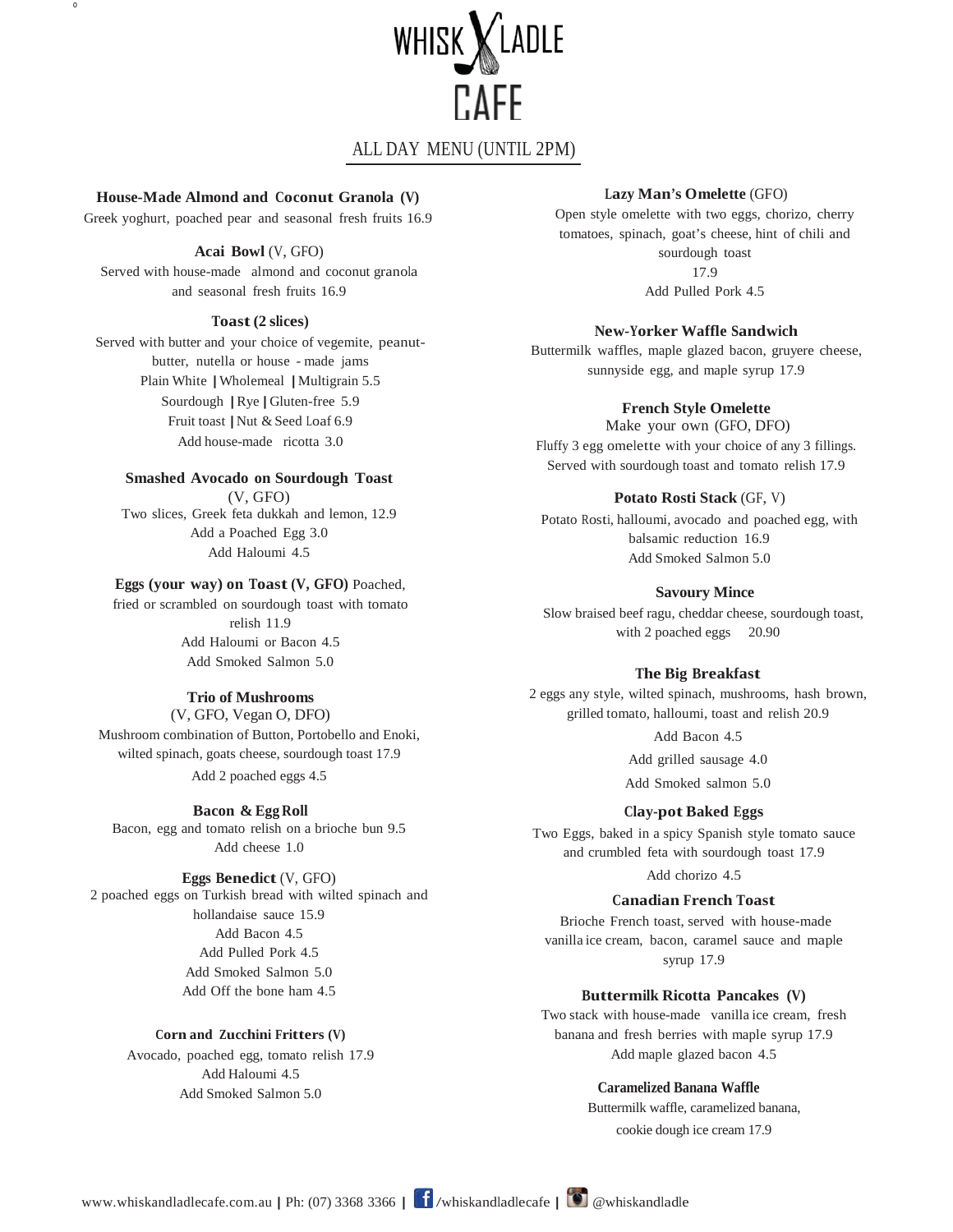

#### **Yiros**

Your choice of slow-cooked lamb, grilled chicken, pulled pork or grilled haloumi served on a warm Greek pita bread with chips, lettuce, tomato, onion, parsley and a tzatziki dressing 15.9

#### **Chicken Burger**

Marinated chicken breast, grilled and served on Turkish bread with lettuce, tomato, avocado and a mango chutney, side of fries and lime aioli 17.9

#### **Steak sandwich**

Sirloin steak with caramelized onion, lettuce, tomato, beetroot and BBQ sauce, served with beer battered fries and aioli 17.9

#### **Haloumi Burger (V)**

Grilled haloumi cheese, avocado, tomato, mesclun lettuce, tomato and onion relish on a brioche bun, served with a side of fries and aioli 17.9

#### **Steak Frites** (GF)

200 gm sirloin steak, served with brandy mushroom sauce, garden salad and fries 23.5

#### **Poke Bowl**

(GFO)

Grilled salmon with honey soy and sesame glaze, black and brown rice, pickled ginger, sliced cucumber, sliced avocado, shredded carrot, red cabbage 22.90

#### **Sides**

| Bowl of fries                    | 6.5 |
|----------------------------------|-----|
| Pita Bread & Dips                | 9.9 |
| Fries with fetta and oregano 9.0 |     |
| <b>Sweet Potato fries</b>        | 8.0 |
| Side Salad                       | 4.5 |
| <b>Side Fries</b>                | 4.5 |
|                                  |     |

#### **Chicken Caesar Salad**

Grilled chicken, cos lettuce, herbed garlic croutons, bacon, parmesan cheese and a soft poached egg

17.9

#### **Grilled Calamari Salad (GF)**

Pan-seared calamari served on a bed of mesclun, cucumber and chili salad with a lemon dressing 16.9

#### **Grilled Chicken &Avocado Salad**  $(GF)$

Mesclun lettuce, toasted pepitas, goats cheese, cherry tomatoes, capsicum and balsamic dressing 17.9

#### **Prawn Linguine**

Prawns, cherry tomatoes, chili, garlic, parsley, olive oil, lemon and parmesan cheese 18.9

#### **Ragu Pappardelle** (DFO)

Slow cooked beef ragu bolognaise, pasta, grated haloumi 17.9

#### **Salt & Pepper Calamari**

Lightly seasoned calamari, fried and served with garden salad, beer battered fries and aioli 16.9

#### **The Big Greek**

Slow roasted lamb, lemon potatoes, grilled haloumi, Greek salad, warm pita bread and tzatziki 23.5

#### **Beef Moussaka**

Layers of potato, eggplant, beef mince and béchamel sauce. Served with Greek salad and chips 18.9

#### **Grilled Salmon & Prawns**

Grilled Red Salmon, garlic prawns, crispy potatoes and greens 26.90

Please see our dessert cabinet or ask our friendly staff for more dessert options

## **EXTRAS**

Grilled tomato | spinach | poached egg | fried egg | house-made ricotta 3.0 Smoked beef sausage | sautéed mushrooms 4.0 Haloumi | off-bone ham | bacon | maple bacon | | pulled pork | avocado 4.5 Smoked Salmon |chorizo |2 poached eggs 5.0

Hash Brown 2.0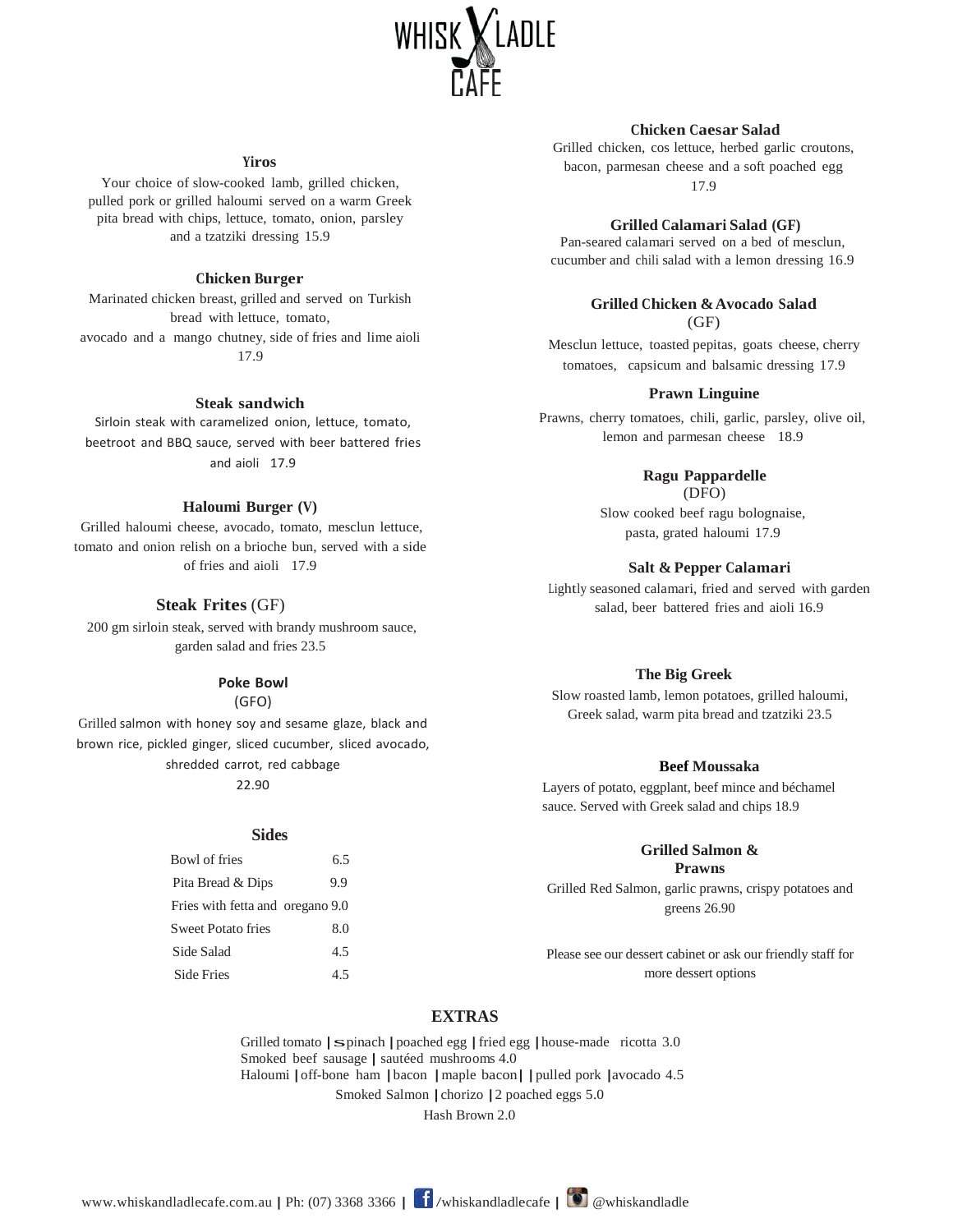

# DRINKS LIST

# Hot drinks

Cold drinks

Iced Chocolate 6.5

| <b>Short Black</b>                        | 3.2                      |  |  |  |
|-------------------------------------------|--------------------------|--|--|--|
| <b>Greek Coffee</b>                       | 3.2                      |  |  |  |
| <b>Short Mac</b>                          | 3.2                      |  |  |  |
| Piccolo Latte                             | 3.7                      |  |  |  |
| Long Mac                                  | 4.0                      |  |  |  |
| Latte                                     | cup 4.0 mug 4.7 16oz 5.2 |  |  |  |
| Cappuccino cup 4.0 mug $4.7$ 16oz 5.2     |                          |  |  |  |
| Flat White cup 4.0 mug 4.7 16oz 5.2       |                          |  |  |  |
| Long Black cup 3.7 mug $4.0$ 16oz $4.5$   |                          |  |  |  |
| Hot Choc cup 4.5 mug 5.0 16oz 5.5         |                          |  |  |  |
| Mocha cup 4.5 mug 5.0 16oz 5.5            |                          |  |  |  |
| Chai latte cup $4.5$ mug $5.0$ 16oz $5.5$ |                          |  |  |  |
| Pot of Assorted Loose Leaf Tea 4.7        |                          |  |  |  |
| English breakfast, Earl grey, Peppermint, |                          |  |  |  |
| Camomile, Green, Chai                     |                          |  |  |  |

# Extras 50c

Soy | Lactose-free Milk|Almond Milk | Flavoured Syrup | Additional Shot | Decaf

Frappes / Smoothies 8.5 Acai Smoothie\* Green Smoothie\* Raspberry Yoghurt Smoothie Banana Walnut Smoothie Mango Smoothie\* Lychee Mint Frappe\* Watermelon, Strawberry and Mint Frappe\* Fruit Salad Smoothie\*

| Iced Coffee                                | 6.5 |
|--------------------------------------------|-----|
| Iced Mocha                                 | 6.5 |
| Iced Latte                                 | 5.2 |
| Iced Long Black                            | 4.5 |
| Coffee frappe                              | 6.5 |
| Mocha frappe                               | 6.5 |
| Chocolate frappe                           | 6.5 |
| Caramel frappe                             | 6.5 |
| Milkshakes                                 | 6.5 |
| Vanilla, Chocolate, Strawberry, Caramel    |     |
| Affogato                                   | 5.1 |
| Kombucha                                   | 6.2 |
| <b>Assorted Flavours</b>                   |     |
| Soft drinks                                | 3.5 |
| Coke, Diet Coke, Coke Zero, Lemonade, Solo |     |
| Lemon Lime Bitters                         | 4.0 |
| Ginger Beer                                |     |
| <b>Flavoured Sparkling Drinks</b>          | 4.0 |
| <b>Assorted Flavours</b>                   |     |
| Soda Water, Natural Mineral Water 4.0      |     |
| <b>Bottled Orange Juice</b>                |     |
| Glass of juice                             | 4.0 |
| Cloudy Apple, Orange, Pineapple            |     |

San Pellegrino sparkling 700ml

Bottled water 3.0

7.0